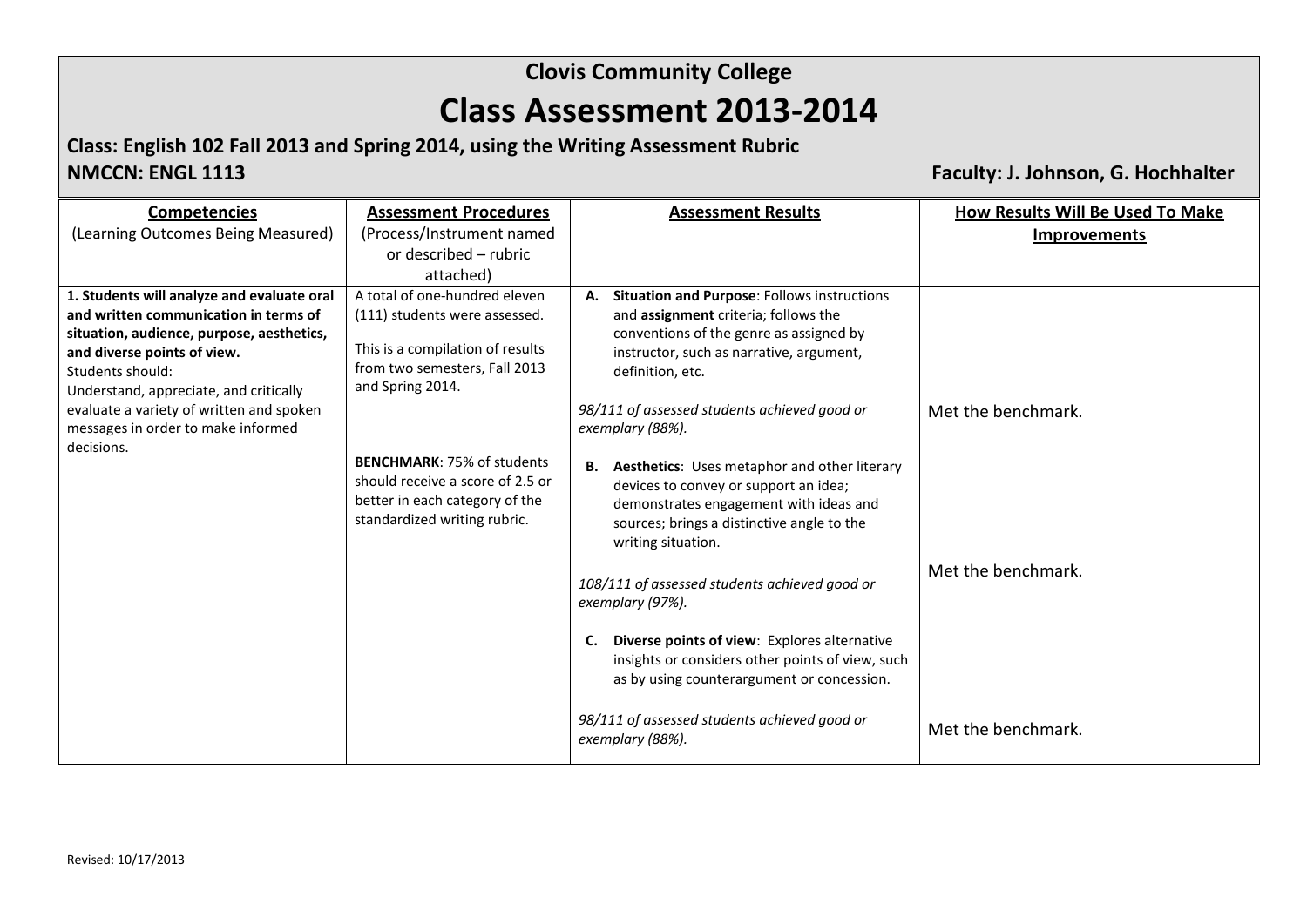## **Page 2 of 6 . . . . Course: English 102 Fall 2013 and Spring 2014, using the Writing Assessment Rubric (NMCCN: ENGL 1113)**

| <b>Competencies</b>                                    | <b>Assessment Procedures</b> | <b>Assessment Results</b>                                                              | <b>How Results Will Be Used To Make</b> |
|--------------------------------------------------------|------------------------------|----------------------------------------------------------------------------------------|-----------------------------------------|
| (Learning Outcomes Being Measured)                     | (Process/Instrument named    |                                                                                        | <b>Improvements</b>                     |
|                                                        | or described - rubric        |                                                                                        |                                         |
|                                                        | attached)                    |                                                                                        |                                         |
| 2. Students will express a primary                     |                              | A. Thesis: Provides a clear, precise,                                                  |                                         |
| purpose in a compelling statement and                  |                              | argumentative thesis that is sophisticated                                             |                                         |
| order supporting points logically and<br>convincingly. |                              | in both statement and insight. The central<br>point is stated clearly and is easy to   |                                         |
| Students should:                                       |                              | identify.                                                                              |                                         |
| Organize their thinking to express their               |                              |                                                                                        | Met the benchmark.                      |
| viewpoints clearly, concisely, and                     |                              | 104/111 of assessed students achieved good or                                          |                                         |
| effectively.                                           |                              | exemplary (94%).                                                                       |                                         |
|                                                        |                              |                                                                                        |                                         |
|                                                        |                              |                                                                                        |                                         |
|                                                        |                              | <b>B.</b> Organization: Paragraphs of support are<br>structured to support the thesis; |                                         |
|                                                        |                              | paragraphs flow (the writer has not                                                    |                                         |
|                                                        |                              | switched back and forth between topics);                                               |                                         |
|                                                        |                              | transitions work well to create a steady                                               |                                         |
|                                                        |                              | furthering of ideas and to connect the                                                 | Met the benchmark.                      |
|                                                        |                              | evidence to the thesis.                                                                |                                         |
|                                                        |                              | 106/111 of assessed students achieved good or                                          |                                         |
|                                                        |                              | exemplary (95%).                                                                       |                                         |
|                                                        |                              |                                                                                        |                                         |
|                                                        |                              |                                                                                        |                                         |
|                                                        |                              | Development: the points are elaborated<br>C.                                           |                                         |
|                                                        |                              | with details, examples, comparisons, and                                               | Met the benchmark.                      |
|                                                        |                              | other types of evidence giving depth to the                                            |                                         |
|                                                        |                              | writing.                                                                               |                                         |
|                                                        |                              | 99/111 of assessed students achieved good or                                           |                                         |
|                                                        |                              | exemplary (89%).                                                                       |                                         |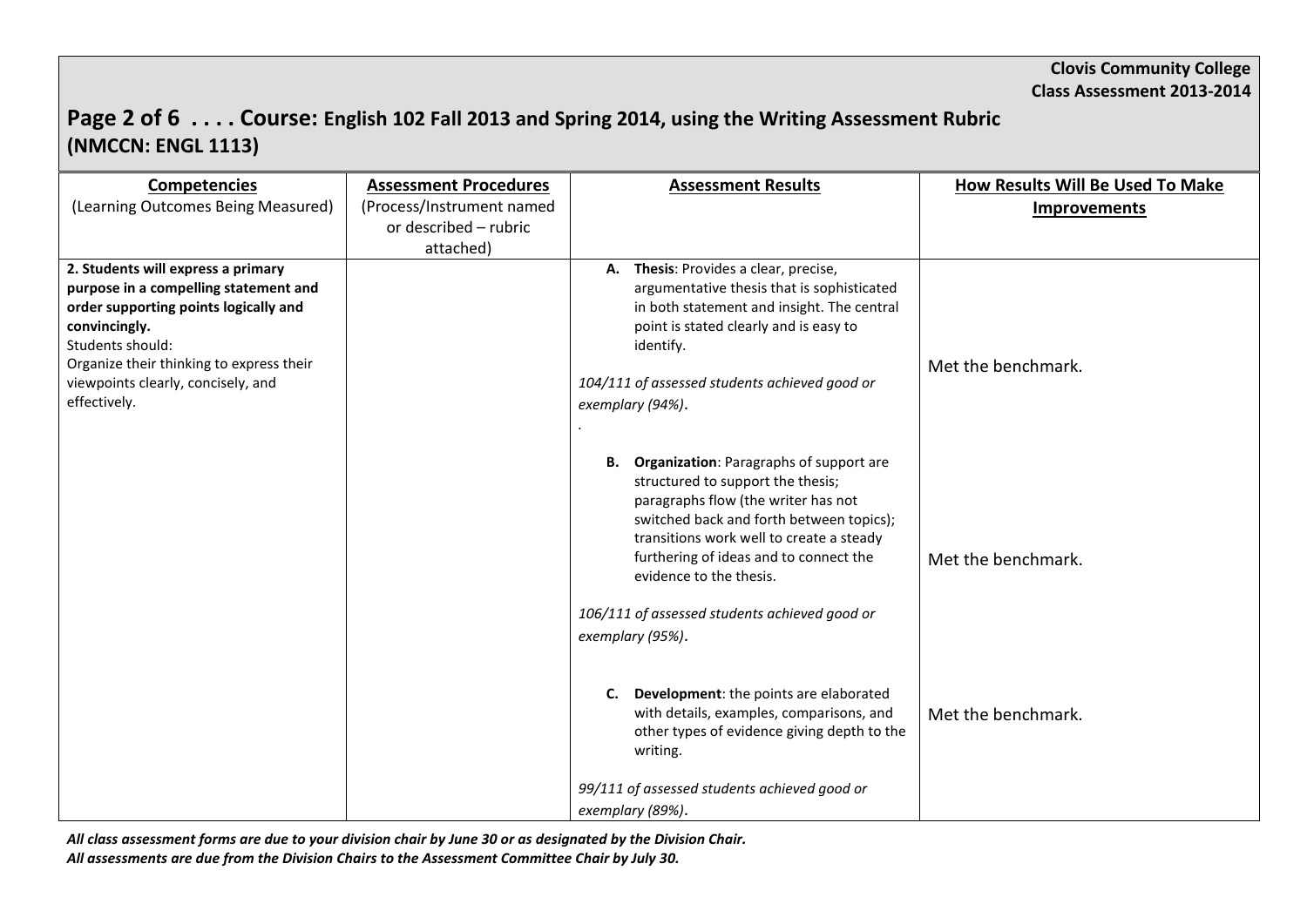# **Page 3 of 6 . . . . Course: English 102 Fall 2013 and Spring 2014, using the Writing Assessment Rubric (NMCCN: ENGL 1113)**

| <b>Competencies</b>                                                               | <b>Assessment Procedures</b> | <b>Assessment Results</b>                             | How Results Will Be Used To Make |
|-----------------------------------------------------------------------------------|------------------------------|-------------------------------------------------------|----------------------------------|
| (Learning Outcomes Being Measured)                                                | (Process/Instrument named    |                                                       | <b>Improvements</b>              |
|                                                                                   | or described - rubric        |                                                       |                                  |
|                                                                                   | attached)                    |                                                       |                                  |
| 3. Students will use effective rhetorical                                         |                              | Unity/Development/Coherence: Sentences are            |                                  |
| strategies to persuade, inform, and                                               |                              | unified within paragraphs; paragraphs are fully       |                                  |
| engage.                                                                           |                              | developed; sentence-level ideas cohere within a       |                                  |
| Students should:                                                                  |                              | paragraph. Transitional words & phrases help          |                                  |
| Select and use the best means to deliver a                                        |                              | reader move from idea to idea. The solution is        |                                  |
| particular message to a particular<br>audience. Rhetorical strategies include but |                              | argued convincingly w/ logic & evidence.              |                                  |
| are not limited to modes (such as                                                 |                              | 104/111 of assessed students achieved good or         | Met the benchmark.               |
| narration, description, and persuasion),                                          |                              | exemplary (94%).                                      |                                  |
| genres (essays, web pages, reports,                                               |                              |                                                       |                                  |
| proposals), media and technology                                                  |                              |                                                       |                                  |
| (PowerPointTM, electronic writing), and                                           |                              |                                                       |                                  |
| graphics (charts, diagrams, formats).                                             |                              | Value and Creativity: Explores angles and everyday    |                                  |
|                                                                                   |                              | objects or ideas in an unusual, surprising, and       |                                  |
|                                                                                   |                              | interesting way. Adds a unique quality to the         |                                  |
|                                                                                   |                              | perspective or to written elocution.                  |                                  |
|                                                                                   |                              |                                                       |                                  |
|                                                                                   |                              | 108/111 of assessed students achieved good or         | Met the benchmark.               |
|                                                                                   |                              | exemplary (97%).                                      |                                  |
| 4. Students will employ writing and/or                                            |                              | <b>Expression</b> (Wording and Phrasing): Maintains a |                                  |
| speaking processes such as planning,                                              |                              | distinctive and convincing voice appropriate to the   |                                  |
| collaborating, organizing, composing,                                             |                              | rhetorical situation. Includes coherence, diction,    |                                  |
| revising, and editing to create                                                   |                              | word usage, syntax. The language is precise, the      |                                  |
| presentations using correct diction,                                              |                              | wording exact and accurate.                           |                                  |
| syntax, grammar, and mechanics.                                                   |                              |                                                       |                                  |
| Students should:                                                                  |                              | 107/111 of assessed students achieved good or         | Met the benchmark.               |
| Use standard processes for generating                                             |                              | exemplary (96%).                                      |                                  |
| documents or oral presentations                                                   |                              |                                                       |                                  |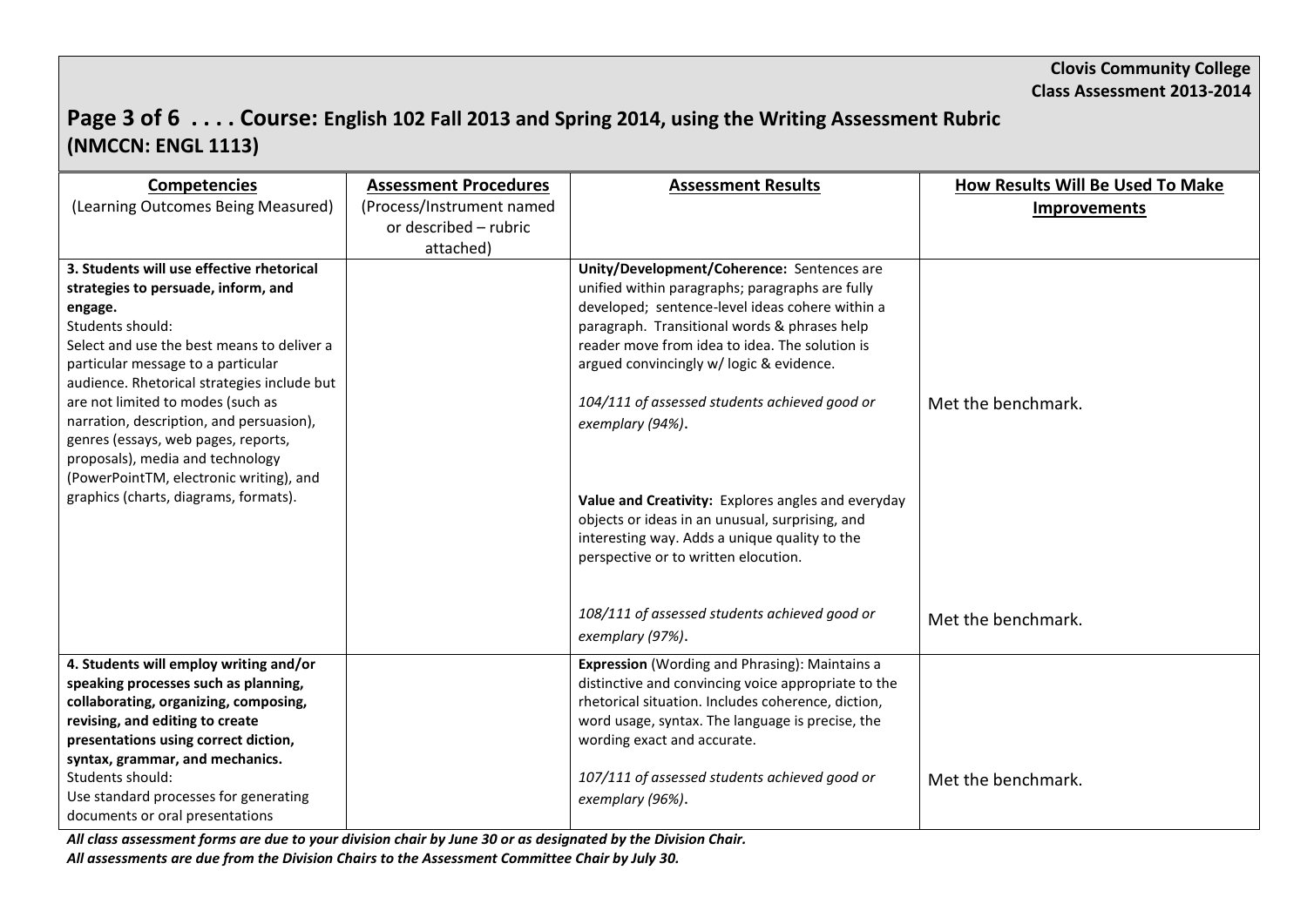# **Page 4 of 6 . . . . Course: English 102 Fall 2013 and Spring 2014, using the Writing Assessment Rubric (NMCCN: ENGL 1113)**

| <b>Competencies</b><br>(Learning Outcomes Being Measured)                                                                                                                                                                                                                   | <b>Assessment Procedures</b><br>(Process/Instrument named<br>or described - rubric | <b>Assessment Results</b>                                                                                                                                                                                                                                                                                                                                                               | How Results Will Be Used To Make<br><b>Improvements</b> |
|-----------------------------------------------------------------------------------------------------------------------------------------------------------------------------------------------------------------------------------------------------------------------------|------------------------------------------------------------------------------------|-----------------------------------------------------------------------------------------------------------------------------------------------------------------------------------------------------------------------------------------------------------------------------------------------------------------------------------------------------------------------------------------|---------------------------------------------------------|
| independently and in groups in order to<br>learn how to produce (and edit) writing<br>without errors.                                                                                                                                                                       | attached)                                                                          | <b>Grammar/Punctuation/Mechanics/Spelling:</b><br>Complete sentences; avoids FRAG, RO, and CS (i.e.,<br>sentence boundaries); unity, development, variety,<br>absence of redundancy, etc. S/V agreement,<br>pronoun consistency, tense; commas; apostrophes;<br>placement of quotation marks, question marks, etc.<br>106/111 of assessed students achieved good or<br>exemplary (95%). | Met the benchmark.                                      |
| 5. Students will integrate research<br>correctly and ethically from credible<br>sources to support the primary purpose<br>of a communication.<br>Students should:<br>Gather legitimate information to support<br>ideas without plagiarizing, misinforming or<br>distorting. |                                                                                    | <b>Integrating Quotations/Paraphrases: Supporting</b><br>evidence is accurate, current, appropriate, &<br>sufficient; citations and introduction to sources are<br>smoothly and correctly integrated.<br>98/111 of assessed students achieved good or<br>exemplary (88%).                                                                                                               | Met the benchmark.                                      |
|                                                                                                                                                                                                                                                                             |                                                                                    | In-Text Citations and Integrating Research: Sources<br>are introduced & identified in the text; citations are<br>accurate in terms of MLA or APA format; summaries<br>and paraphrases are soundly integrated into the<br>writing and cited accurately.<br>95/111 of assessed students achieved good or<br>exemplary (88%).                                                              | Met the benchmark.                                      |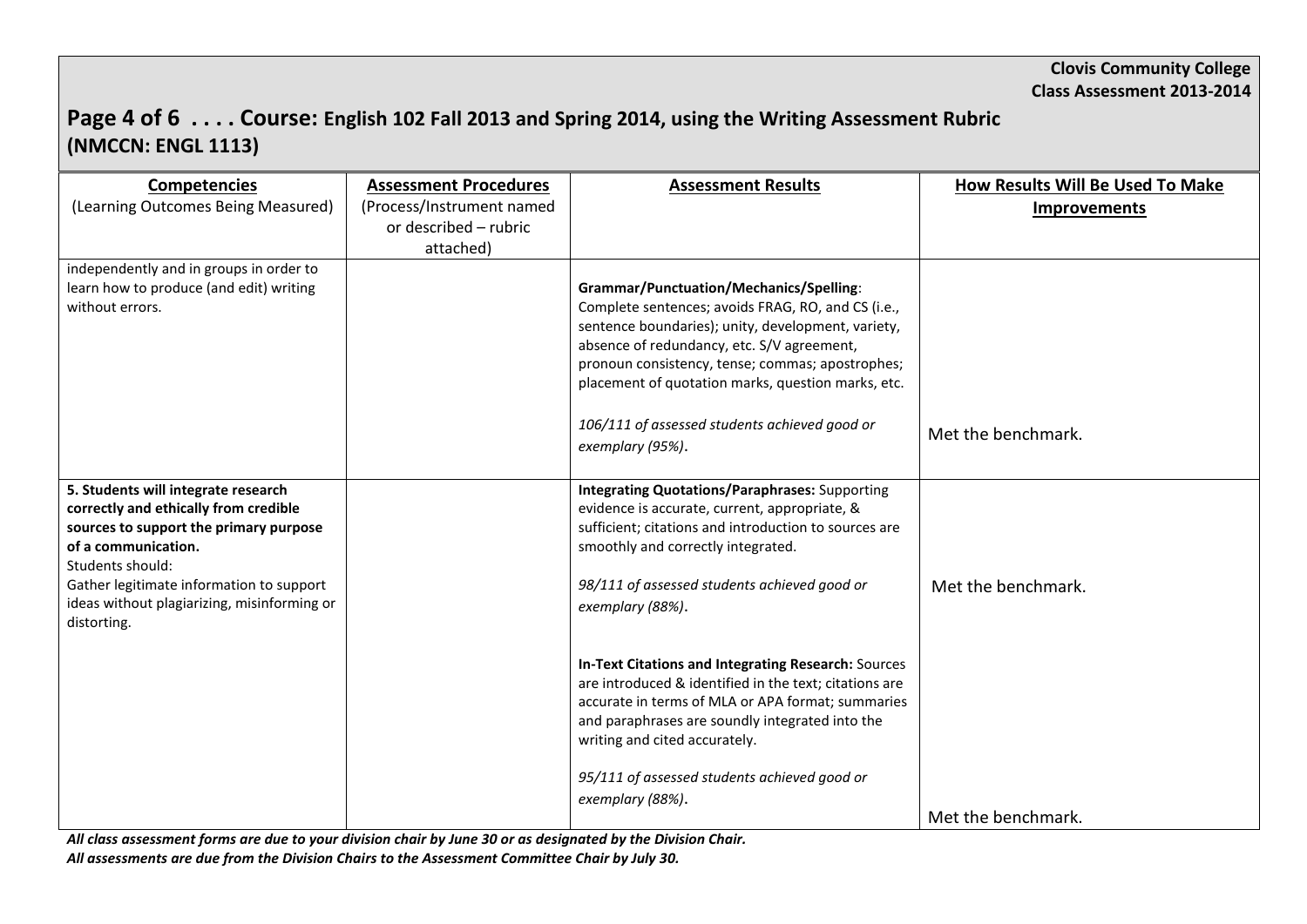# **Page 5 of 6 . . . . Course: English 102 Fall 2013 and Spring 2014, using the Writing Assessment Rubric (NMCCN: ENGL 1113)**

| <b>Competencies</b><br>(Learning Outcomes Being Measured)                                                                              | <b>Assessment Procedures</b><br>(Process/Instrument named | <b>Assessment Results</b>                                                                                                                                                                                                                                   | How Results Will Be Used To Make<br><b>Improvements</b> |
|----------------------------------------------------------------------------------------------------------------------------------------|-----------------------------------------------------------|-------------------------------------------------------------------------------------------------------------------------------------------------------------------------------------------------------------------------------------------------------------|---------------------------------------------------------|
|                                                                                                                                        | or described - rubric<br>attached)                        |                                                                                                                                                                                                                                                             |                                                         |
|                                                                                                                                        |                                                           | Works Cited (MLA) entries or References (APA)<br>entries and page are formatted accurately and<br>correctly.                                                                                                                                                |                                                         |
|                                                                                                                                        |                                                           | 104/111 of assessed students achieved good or<br>exemplary (94%).                                                                                                                                                                                           | Met the benchmark.                                      |
|                                                                                                                                        |                                                           |                                                                                                                                                                                                                                                             |                                                         |
| 6. Students will engage in reasoned civic<br>discourse while recognizing the<br>distinctions among opinions, facts, and<br>inferences. |                                                           | Analysis and discussion: Demonstrates analysis by<br>making points supported by evidence; includes in<br>the discussion synthesis of sources; includes<br>appropriate primary and/or secondary sources and<br>attends to the quality of evidence presented. |                                                         |
|                                                                                                                                        |                                                           | 101/111 of assessed students achieved good or<br>exemplary (91%).                                                                                                                                                                                           | Met the benchmark.                                      |
|                                                                                                                                        |                                                           | Resourcefulness and Independence: Writer takes<br>risks and actively seeks out untested and<br>unconventional approaches to the assignment or to<br>argumentation. Writer adapts, extends, and                                                              |                                                         |